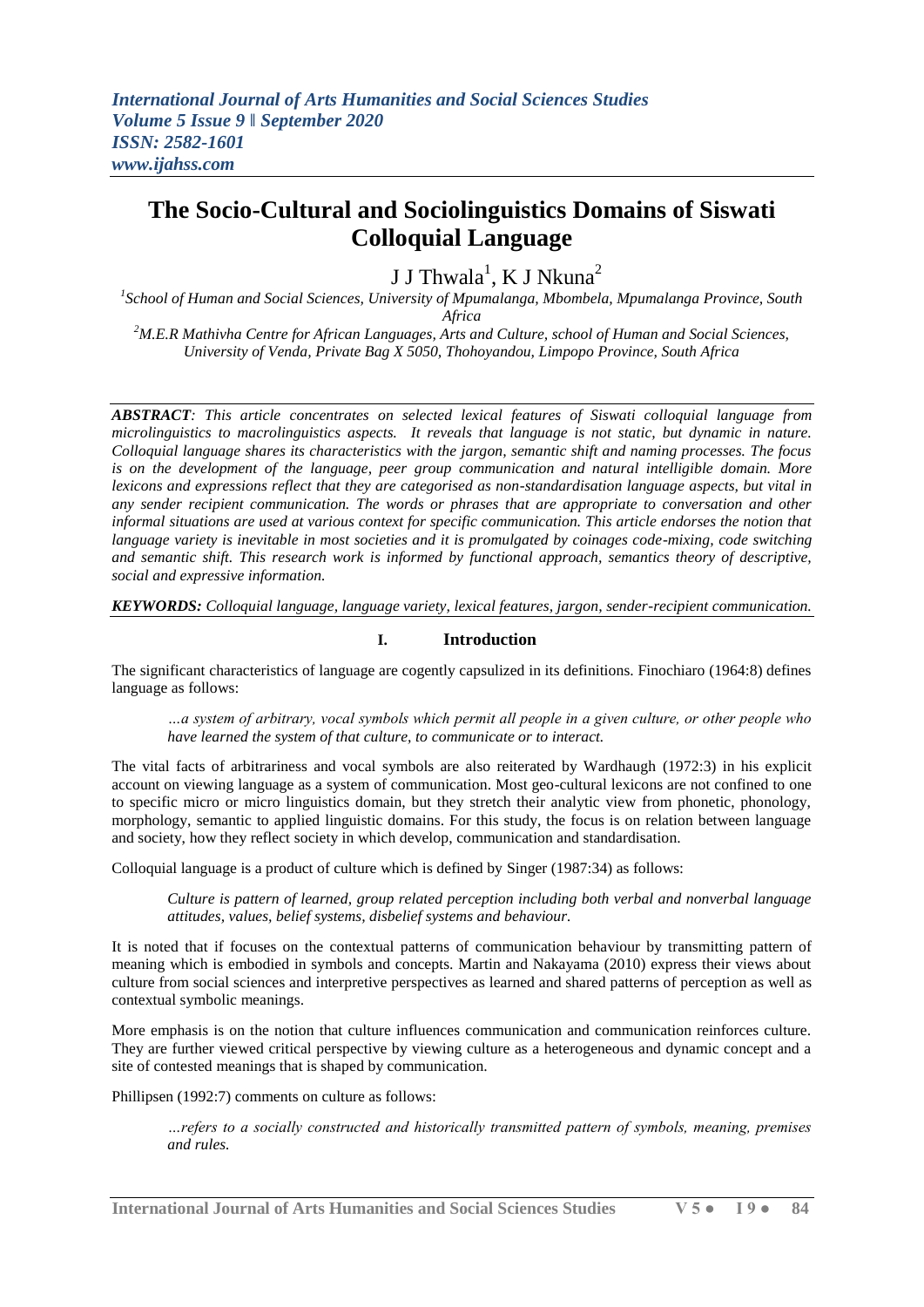Colloquial language is also referred to as a small group language. Speakers of this language are socially, culturally, linguistically and task oriented. Their focus is on communication or encoder, recipient or decodes, context and message this is an informal, and meaning-centred communication which specific – site jargon.

Steinberg (2011:19) views purpose of communication as follows:

*It is to develop and maintain relationships with others. Relationships in this context means any connection, involvement or association.* 

It is, however, vital to look at culture, communication and language in relation to all linguistics domains to highlight and enhance their functions, significant and relationships.

Code-Switching and code-mixing are concepts that are closely related but are not the same. Bokamba (1985:3) defines code-switching as follows:

*The embedding or mixing of words, phrases and sentences from two codes within the same speech event and across sentence boundaries.*

He further defines code-mixing contrary to code-switching as the embedding or mixing of various linguistic units, i.e. morphemes, words, phrases and clauses from two distinct grammatical system or sub-system within the same speech situation.

Msimang (1987:83) draws a clear distinction between code-mixing and code-mixing as he says:

*Code-mixing is the inter-sentential whereas code mixing is intra-sentential.*

There are two reasons why the above discourse cannot be dub as code-mixing. Msimang (1987:83) reveals that if item lost the original meaning and acquired a new one or if it did not have any meaning but find its own new meaning in colloquial language then that is not code-mixing.

The selected lexicons endorse that language as a systematic means of communicating ideas, feelings, experiences and thoughts. They are however, explicated and interpreted through their functions and applications in linguistic domains.

# **II. Research Methodology And Theoretical Underpinning**

Kumar (2005) asserts that data collection method is the process of gathering information. In this study, it is used to explore the process of interviews to give the researcher the opportunities to probe opinions, views of the interviewee. (Gray 2004). Babbie (2007) expresses his view on informed consent when highlighting the logic facts on voluntary participation in research.

The functional approach describe language according to its functions, which are instrumental, in manipulating the environment, regulatory, in controlling events; representational in conveying facts and knowledge to represent realities; interactions to ensure that social maintenance and imaginary to create imaginary ideas and systems (Halliday 1973).

The functions of a language are further illustrated by Bloom (1971) when she cogently describes a sentence in tree underlying relations: Agent-action (mommy is putting a sock on), agent-object (mommy see a sock) and processor-possessed (mommy's sock…). The cited scholars consolidate that language is used for communication systems: speaker-hearer interaction and sentence processing in speech community or culture.

Every phenomenon is influenced by something else. Research in any fields is influenced by both internal and external factors. This implies that research in historical linguistics is also influenced by other factors which are non-linguistics, form example; political, sociological and psychological ones. Twine (1991:9) supports this idea when he says:

*Linguistic developments often reflect other non-linguistic social factors operating in a given society, and that is particularly noticeable in the area of the relationship between language and nationalism.*

This suggest that linguistic developments should not be discussed out of context, but within certain framework. These linguistics developments are guided by certain theories. Kerlinger (1986:9) defines theory as: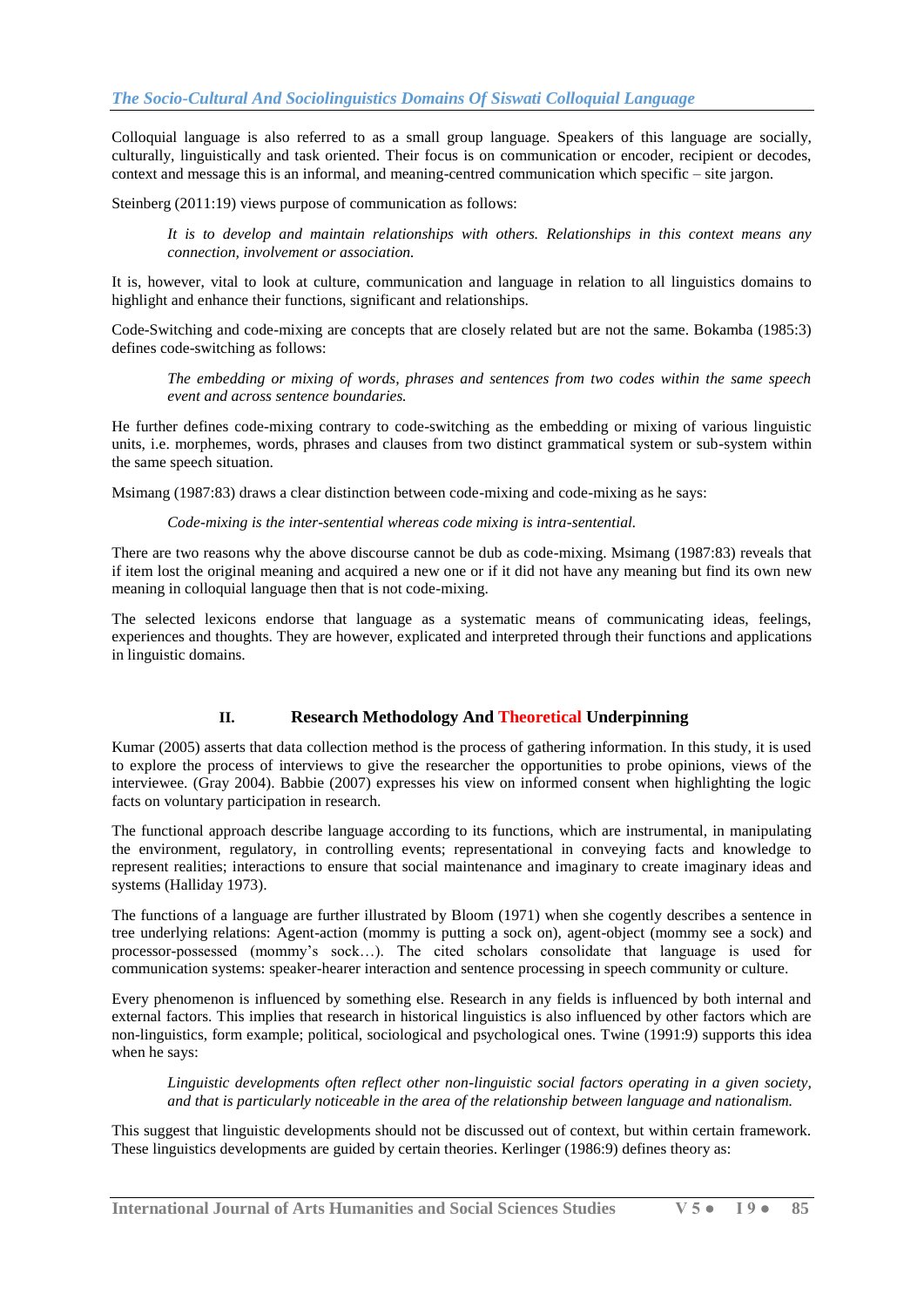*A set of interrelated concepts, definitions and propositions that present a systematic view of phenomena by specifying relations among variable, within the purpose of exploring and predicting the phenomenon.*

This points out the importance of a theory since it helps researcher to systematically present a comprehensive and a clearly defined research. Variables are spelt out when a theory is used. This study will also adopt certain theories which will support it.

# **III. Discussions**

The function of the lexicons is discussed as shift of meaning, extended and reduced meanings, archaic words, idiomatic expressions, verbal extensions and fields of discourse.

Paton (2015:28) views this socio-cultural domain as follows:

*Colloquialism language as a discourse belonging to ordinary or familiar conversation but not used in normal and formal language.*

Lutrin and Pincus (2007: 44) define this sociolinguistics domain as follows:

*Colloquial language is the ordinary, everyday speech of a particular place and time period. It is informal, casual and conversational. Vocabulary is less accurate and less sophisticated. Simple sentences are mainly used, and these may contain contractions.*

Linguistics is the formal scientific study of language. It is carried out systemically on the basis of objectively verifiable observations and within the framework of the theory that is appropriate to the data. Hence, generalizations about the language are made and thereafter test and verification follows. The language used in linguistic descriptions is called linguistic language usage.

Linguists who approach their subject from a relatively broad perspective put forward 'macrolinguistic' definitions of language.

One of the earlier modern views of language which could be characterized as 'macrolinguistic' is that of Sapir, one of the many American linguists of the early twentieth century. He defines language as follows:

*Language is a purely human and non-instinctive method of communicating ideas, emotions and desires by means of system of produced symbols. These symbols are, in the first instance, auditory and they are produced by the so-called organs of speech (Sapir 1921:8).*

There is mention of a function of language, that it is a system of symbols used for purposes of communication; it is stressed that language is uniquely human characteristic. Language is non-instinctive, because it is not merely used as an instinctive reaction to stimuli, as might well be the case with animals.

In contrast to the microlinguistic definition of language, the broader views of what language is, as exemplified above, there are also narrower views of language. Noam Chomsky, the originator of transformational – generative grammar – an approach which has revolutionized linguistics over the last quarter of a century – defines language as follows:

*From now on I will consider language to be a set (finite or infinite) of sentences, each finite in length and constructed out of a finite set of elements (Chomsky 1957:23)*

The concept 'language' has been narrowed down. There is no mention of communication, cultural transmission and displacement. This intentionally restricted view of the concept 'language' leads to a specific definition of the concept 'grammar':

*…a generative grammar must be a system of rules that can iterate to generate an indefinitely large number of structures (Chomsky 1965:15-16).*

Language is an aggregation of different speech acts. A speech act can create a language, but it can also kill it. The speech act or *la parole*, which is also called a speech utterance or speech event is always unique and different from each person. Language is formed by the speech acts and the system of a language. The latter lies

**International Journal of Arts Humanities and Social Sciences Studies V 5 ● I 9 ● 86**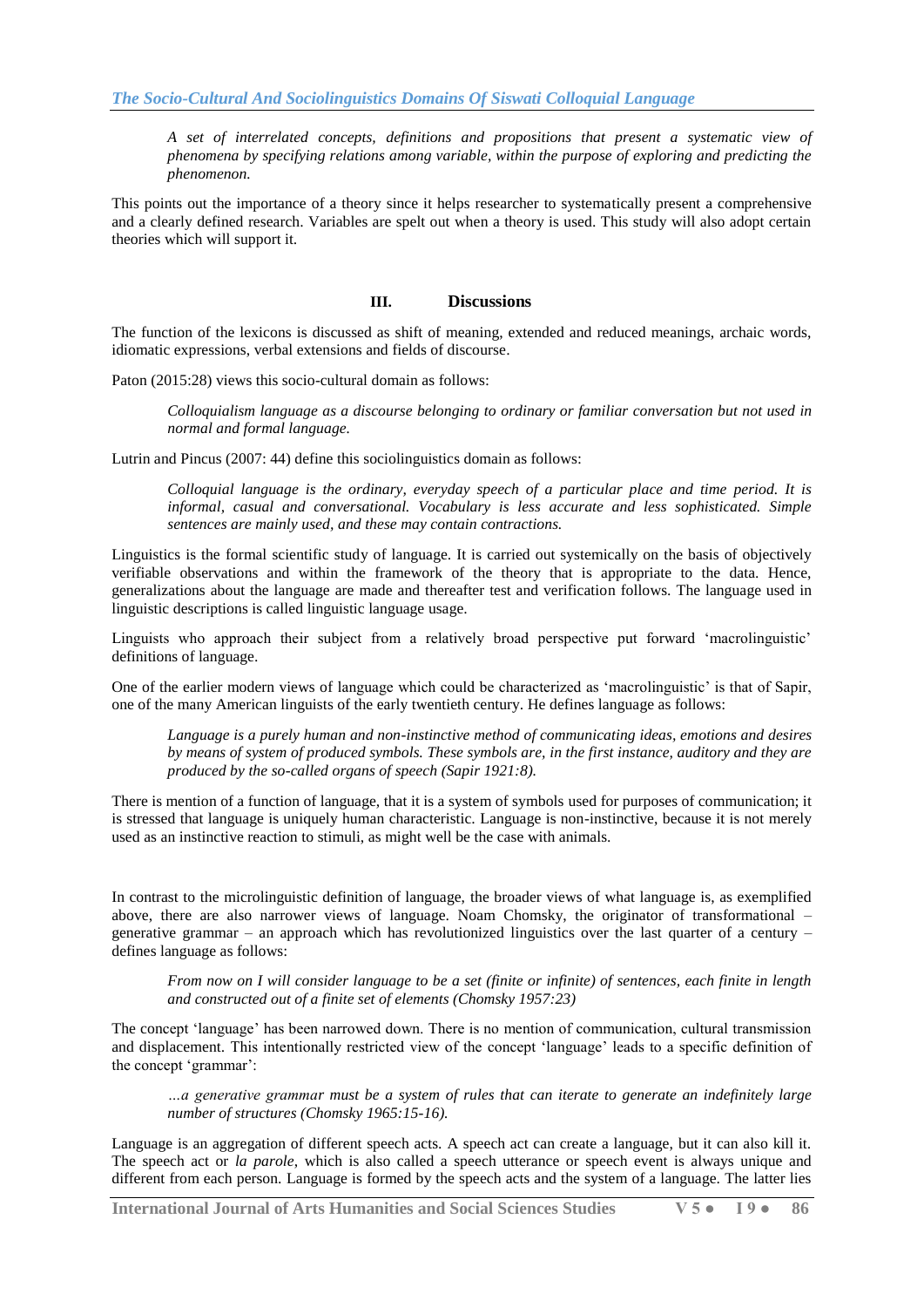in the consciousness of the people who form the community. The system of language makes the speech acts possible and has no other reason for existence. The system of language or *la langue*, is also called linguistic pattern, language system or linguistic system is considered to be interrelated with the speech acts. The simple terms for *la parole* and *la langue* are speaking and language.

#### **Shift of meaning in biblical words**

Colloquial words have some biblical terms or personal names with new meaning colloquial. This is the influence of Christianity amongst the colloquial speaking community. Some of the colloquial speakers have backslides from the church so it is easy for them to relate the biblical terms to their everyday situation. For example,

Jesus (good person, saviour)

Samson (powerful somebody)

#### **Extended shift of meaning**

There is shift of meaning that has taken direction of extended meaning. The words with extended meaning indicate that meaning is extended from the original meaning. There are words which in their original meanings mean something smaller or something so important, but colloquial language extend the meanings. For an example:

*Makhwapheni* (lover) < armpit.

*Ncinza* (arrest) < pinch

*Khumula emakhokho* (die) < take off chromes.

*Ligedlela* (motor car or steam engine train) < kettle.

*Liduku* (police) flag or handkerchief.

The word, *makhwapheni* derived from the noun *"likhwapha"* (armpit). The meaning here has been extended from ordinary armpit to a whole human body. This is regarded as an extended meaning because armpit is just a small portion of the body which cannot exist without a whole body. The lover (girl or woman or boy, or man, is a whole human being with his/her own armpit and other body parts.

The word, *ncinza* (arrest) originated from punching and is extended to mean arrest. To arrest a person is formal and legally done by police. After being arrested a person is taken away from society. The police do the work as a duty. Pinching on the other side may be playful and commonly done by their children when they are playing. Pinching usually affect one person who is being pinched, whereas when someone is arrested many people are deeply touched.

The expression, *kukhumula emakhokho* (to die) is derived from the action of taking off football boots, but now has extended his meaning to mean death. We may say that the colloquial language speakers observe the event when one is knocked down by a car, the shoes are untightened first as a sign of death.

The word, *ligedlela* (motor car) is colloquial used. The ordinary kettle has extended meaning to mean bigger thing such as a car or a steam engine train. The extension of meaning is based on the car's engine which when too hot boils the water in the radiator.

The word, *luduku* (police) has been extended from the ordinary flag handkerchief to police. The colloquial language speaker observed the flags that always hang on the police stations. They, therefore, associate a flag with a police force.

## **Colloquial words which have reduced meanings**

There are words with reduced meanings. The examples are following words:

*Imbuti* (goat)

*Sikebhe* (boat)

*Imbuti lencane* (small goat)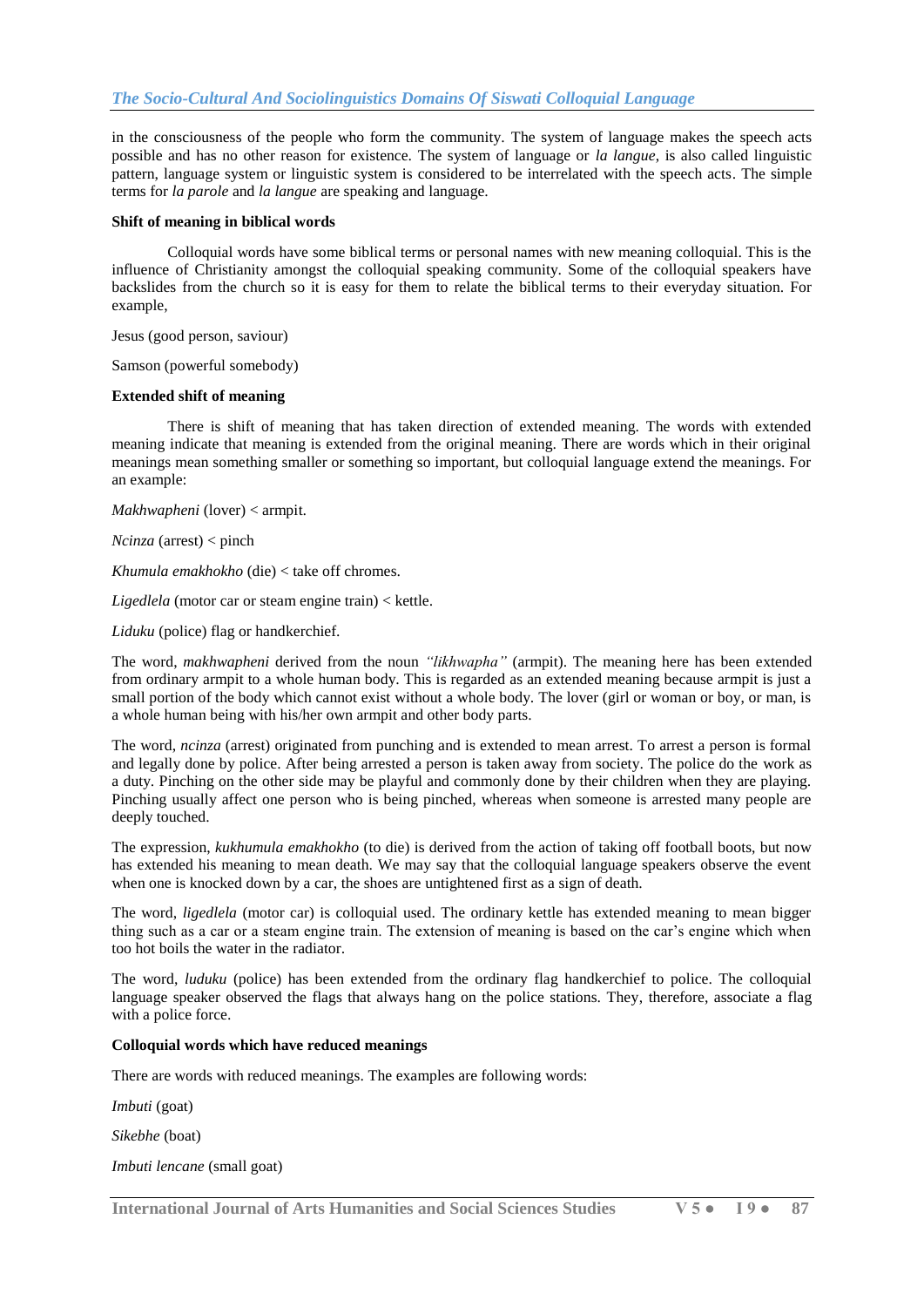The word, *imbuti* (examination paper obtained illegally before one writes an examination) *imbuti* has been reduced from the animal the goat to mean paper.

*Sikebhe* (ten rands note) is compared with the boat. Boat we can see that the R10 note is smaller than a boat. It has been reduced from the boat to mean the picture note.

#### **Vocabulary of colloquial language**

The most important feature of this jargon is that is ephemeral in nature, that is, to say, it lasts for a very short time. This characteristic is prominent in colloquial language because it always strives to hide the meaning from the out-group that is why you find that certain items or concepts have different names. The following examples clarify the explanation:

| English        | <b>Colloquial</b>                             |  |
|----------------|-----------------------------------------------|--|
| Lover          | ithekeni, umntfwana, ingabisa, limedi.        |  |
| Money          | lisholomba, intsaba, sitfombe semufi, inyuku. |  |
| Father         | likhehla, lithayima, grootman.                |  |
| Police         | mahata, liduku, bomakepisi.                   |  |
| Child          | ingcosi, ilayithi                             |  |
| <b>Trouser</b> | incaza                                        |  |
| To kill        | kunyusa, kucisa                               |  |

The words above shows the colloquial language lexeme are used for short time and are dynamic to keep the status quo of secrecy. One may say that casual language or street language or street language is used across the spectrum of indigenous people in South Africa

*Lidladla* is an archaic Siswati word for African kitchen. The colloquial language speakers there are very observant and are aware of the past. They have used this term to run away from the well-known term to avoid being understood by the outsiders. For example:

*"Ngisayogidla edladleni,* meaning (I am going to sleep at home).

*Sigila* is an archaic Siswati word used by the colloquial language speaker to mean a beautiful lady or a beautiful car. *Sigila* literary means a knob stick used by Swazis to fight or used in a special ceremony like *umtsimba* (marriage)

*-endza/endzile* (to die) a euphemistic or term of avoidance to die and refers to an absolute custom of killing of the twins. One may argue that the colloquial language speaking people a very good in observing the language that has long been deserted by the entire society. However, this act to them is not aiming at a preserving the language as such but obscure the meaning of what they are trying to convey to the in-group speaker.

## **Expression of colloquial language**

In the colloquial language there are no proverbs so far, but there are idioms which are abundantly used. The idiomatic expression contributes to the shift of the meaning. These idioms are not the original Siswati expression but are the clustering of Siswati words as noted below:

*Kubamba umshini* (to understand)

Literary mean is to handle a machine.

*Kusebenta litiya lapha* (you get something if they know you)

Literary means tea is working here.

*Kuba intjingamu* (a person who always follows you)

Literary means to be a chewing gum.

*Kudvonsa intsambo* (to kick a short)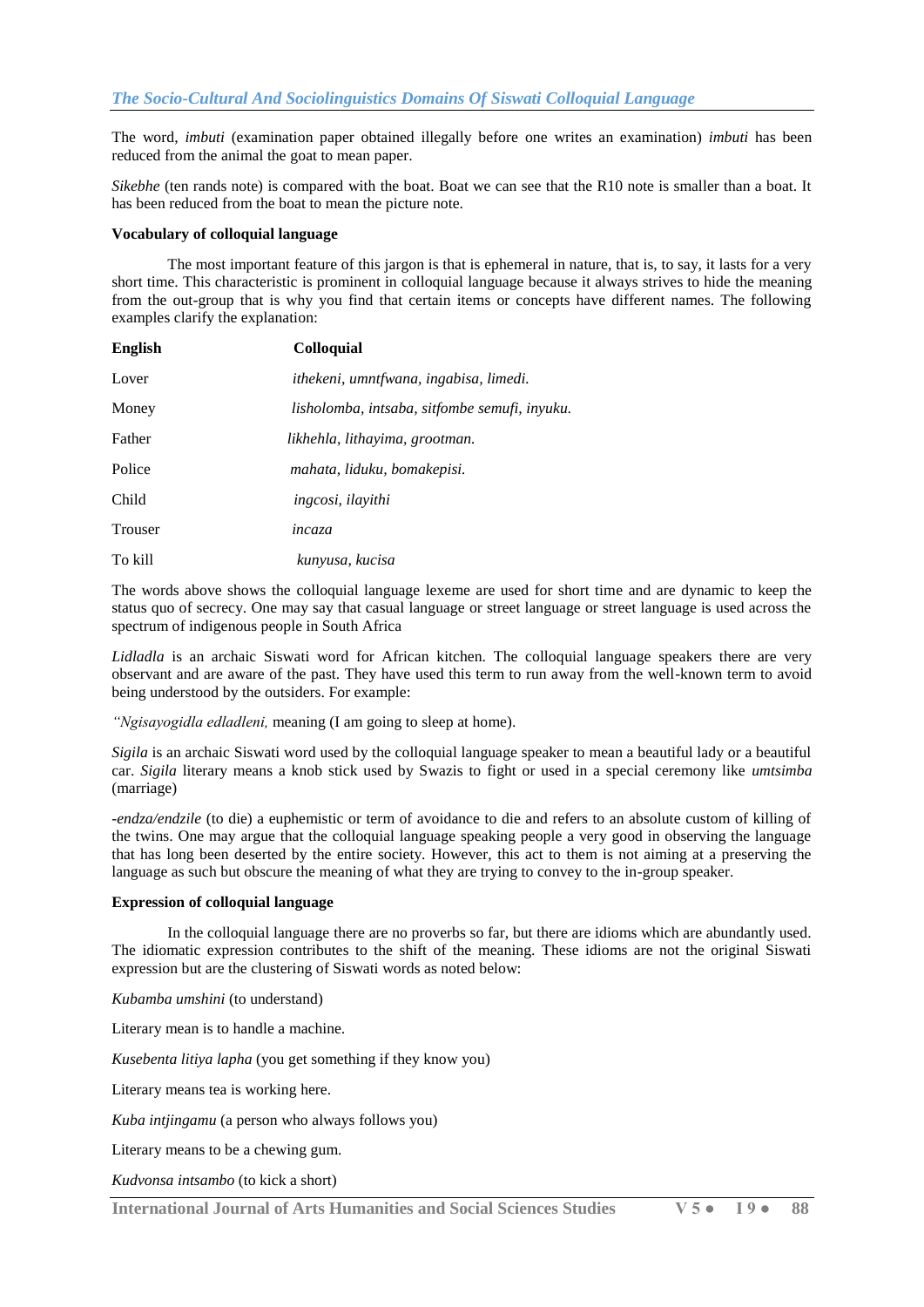Literary means to pull a rope).

*Kuphambana nemvula* (to die)

Literary means to go against the rain.

*Kushaya ngesitsendze* (to jilt a lover)

Literary means to hit with the heel.

*Kuhlindza imbuti* (to study a stolen examination papers)

Literary mean to kill a goat.

The way the colloquial language forms their idioms is resembling that the Siswati language because they observe what is happening around their world and interpret it according to the real-life situation.

#### **Field of discourse**

Colloquial language has different terminologies in different fields of the real-life situation. These include legal terminology, sports, workplace, kinship and friendship terminologies.

#### **Legal terminology**

*Ufahliwe* (is arrested)

*Kuphuma toli* (to win your case in the court)

*Phinela* (a prisoner who has serve in jail for a long time)

*Ekhulukutfu* (prison)

*Esitokisini* (prison)

#### **Sports terminology**

*Sikhala* (a poor backline)

*Inkhomo* (a person who play soccer very poorly)

The sports terminology that is easily available is that of soccer

#### **Work-place terminology**

*Atikhelwa* (not going to work)

*Kuhlephula* (to sleep whilst on duty)

*Kuyihlaba* (not going to work)

*Tiyaphendvuka* (work very hard)

*Thesha* (work)

*Imbasha* (bribery money)

*Umhlafuno* (money you get on extra work)

*Kugcuza* (to expel from work)

## **Verbal extensions**

Colloquial language various extensions for example: passive extension *(-w-)* or *(-iw-).*

In the above example the linguistic items are in Siswati:

*Cavwa* (looked by, passive).

We recognise intensive extensions *(-isis-)* in example:

**International Journal of Arts Humanities and Social Sciences Studies V 5 ● I 9 ● 89**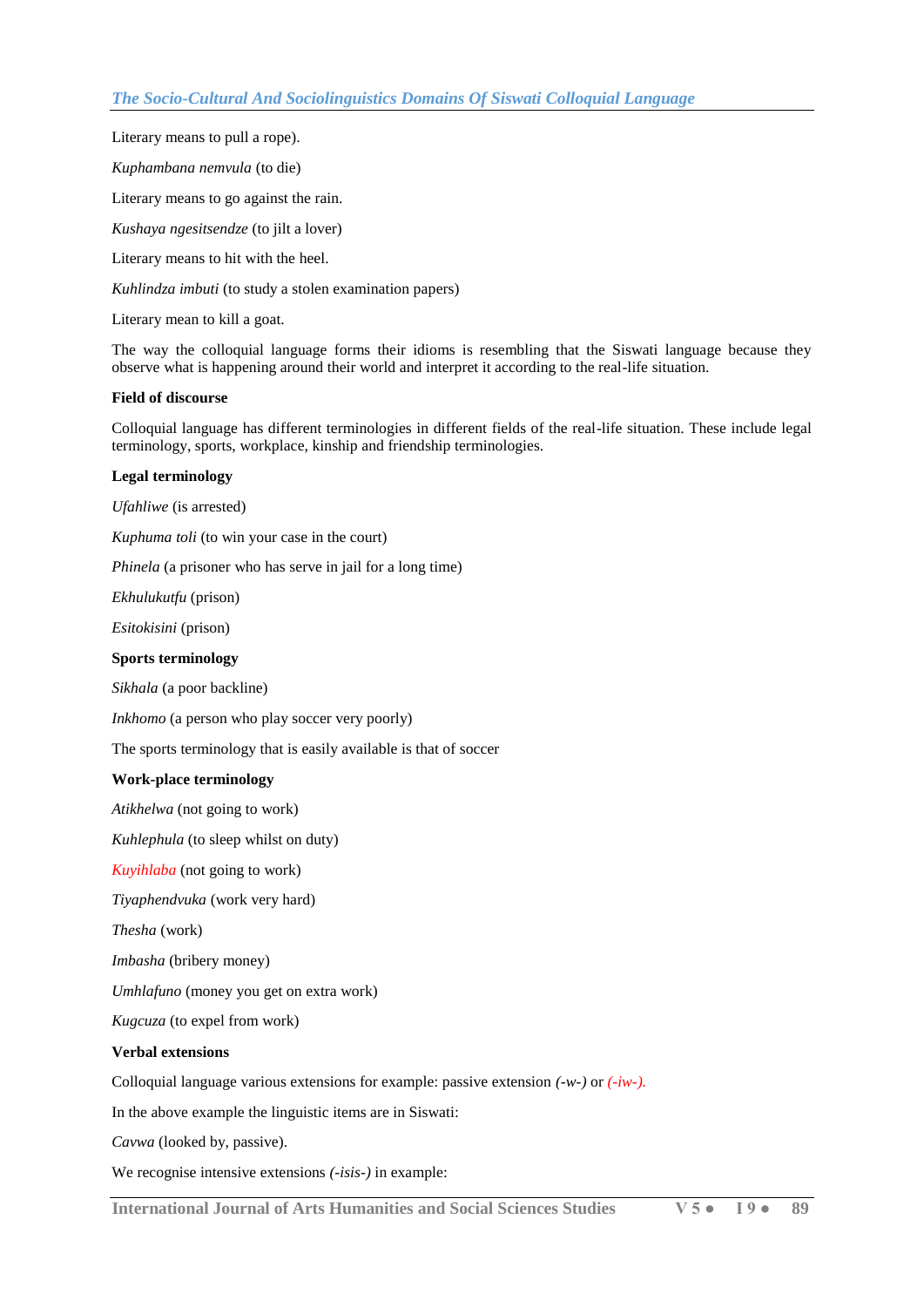*Bambisisa* (hold/hold seriously)

Some words in colloquial language *-ake-* -is- of a causative extention a for example:

*Theshisa* (cause to work)

Neuter extention *(-ek-)* is also found in the colloquial language lexicon. For example:

| <b>Colloquial Siswati language</b> | <b>English</b>   | <b>Extention</b> | <b>English</b>          |
|------------------------------------|------------------|------------------|-------------------------|
| Cava                               | (look/sec)       | caveka           | (be seen)               |
| Fahla                              | (arrest)         | fahleka          | (be arrested)           |
| Kugoca                             | (court a girl)   | goceka           | (be courted)            |
| <i>Thesha</i>                      | (work)           | thesheka         | (be workable)           |
| Cisha                              | (die)            | cisheka          | (able to be killed)     |
| <b>Susa</b>                        | (kill)           | suseka           | (be able to be killed)  |
| Hlohla                             | (push in a hand) | hlohleka         | (be able to be push in) |

The characteristics of colloquial language is dynamic, ever changing, non-standardised, embedded with the extended meanings and phonological peculiarities. Most selected lexicons are relevant for sociolinguistic, semantics and morphological domains analysis.

## **IV. Conclusion**

Conclusively, one may say that the colloquial language seems to be more observant and practical in real life situation. They are interested in terms that are forgotten by the community. They use archaic terms make a used the vocabulary poetic nature so that the meaning is hidden from the out-group listener. They are concern with languages, cultures, metaphors and symbols. They are the people who have intrinsic motivation to voluntarily conduct a research as social scientist. This helps the colloquial to develop a lingua franca and jargons. This research enables them to maintain the status quo of being secrete language which is ephemeral in nature.

# **V. Recommendations**

It is recommended to note that colloquial language cuts across the micro and macro linguistics perspectives, therefore, adherence to phonetically and phonological rules are vital. The semantic and syntactic functions of the colloquial words, phrases and clauses must be within the parameters of figurative language, metaphoric domains and rhetoric techniques. Most coined colloquial language words need to be structurally and grammatical aligned to suite the current orthography and spells rules. The semantic value of colloquial language lexicons is expected to cover lexical, conceptual, componential and sense relations meaning. One cannot imagine language or specific lexicon without meaning because by its nature it is symbolic to communicate meaning. A comprehensive analysis of colloquial language lexicons should cut across various domains of sociolinguistics, psycholinguistics, neurolinguistics, applied and theoretical linguistics.

#### **References**

- [1]. Bokamba, E.G. 1985. *Code Mixing Variations and Theory: Evidence from Bantu Languages. A Revised and Expanded Version of a Paper Presented in the 16th Annual Conference on African Linguistics,* **Yale University:** New Haven, Connecticut, March 21-23.
- [2]. Bloom, L. 1971. *Why not Pivot Grammar?* Journal of Speech and Hearing Disorders 36:40-50
- [3]. Babbie, E. 2007. *The Practice of Social Research.* Belmont: Wadsworth.
- [4]. Chomsky, N. 1965. *Aspects of the Theory of Syntax*. Cambridge: MIT Press
- [5]. Chomsky, N. 1957. *Syntax Structures*. Berlin: Walter de Gruyter